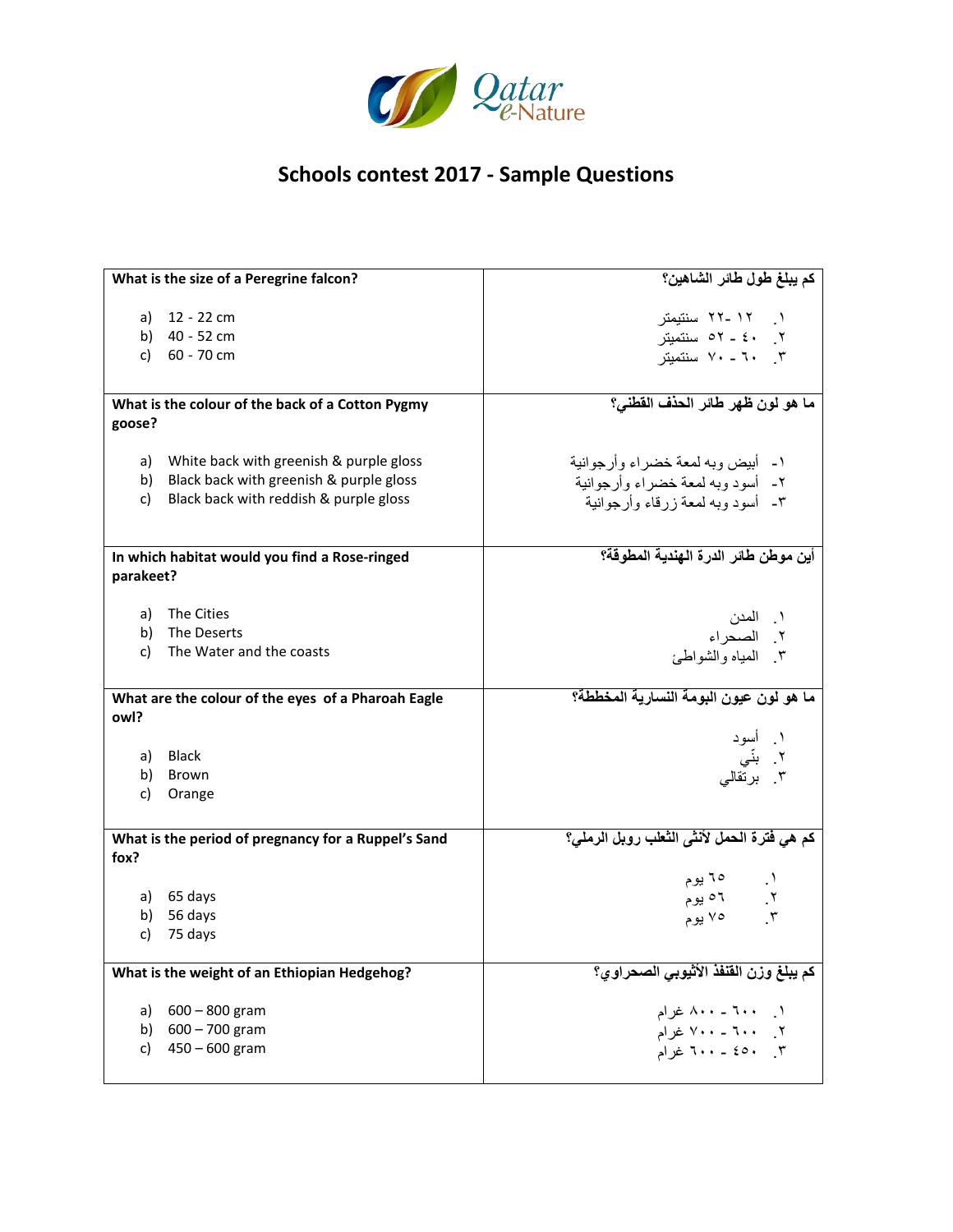

| Is the Ratel Honey Badger an endangered animal in | هل يُعتبر الراتل، غرير العسل من الحيوانات المهدَدة     |
|---------------------------------------------------|--------------------------------------------------------|
| Qatar?                                            | بالانقراض في البيئة القطرية؟                           |
|                                                   |                                                        |
| True<br>a)                                        |                                                        |
| False<br>b)                                       | ۱. صح<br>۲ خطأ                                         |
|                                                   |                                                        |
| Where does the wild cat live?                     | أين يعيش الفط البر <i>ي</i> ؟                          |
|                                                   |                                                        |
| a) In the Desert                                  | ١.   في الصحر اء                                       |
| b) On beaches                                     | ٢ على الشواطبيء                                        |
| In rocky areas<br>C)                              | ٣. في الأماكن الصخرية                                  |
| What is the size of a Blue Pansy wing?            | كم يبلغ طول امتداد جناح فراشة أبو دقيق البرسيم؟        |
| a) 40 mm                                          |                                                        |
| b) 50 mm                                          | $\xi$ ، ، ، مم<br>۲ . ه مم                             |
| c)<br>60 mm                                       | $7.$ $1.$ $7$                                          |
|                                                   |                                                        |
| In which habitat would you find a Sitona Weevil?  | أين موطن خنفساء السيتونا؟                              |
| a) Desert                                         | ١. الصحراء                                             |
| Fields<br>b)                                      | ٢. الحقول                                              |
| c)<br>water and coasts                            | ٣. المياه والشواطيء                                    |
| How many eggs does a Red Date Weevil lay during   | كم بيضة تضع أنثى سوسة النخيل الحمراء خلال فترة حياتها؟ |
| it's lifetime?                                    |                                                        |
|                                                   | ١. ٢٠٠ بيضة                                            |
| a) 200 eggs                                       | ٢. ٢٥٠ بيضة                                            |
| 250 eggs<br>b)                                    | ٢. ٤٠٠ بيضة                                            |
| 400 eggs<br>C)                                    |                                                        |
| Where can you find Cheat grass?                   | أين يتواجد عشب الغش؟                                   |
|                                                   |                                                        |
| a) Sandy areas                                    | ١    المناطق الرملية                                   |
| b) Rocky areas                                    | ٢. المناطق الصخرية                                     |
| Gardens<br>C)                                     | ٣. الحدائق                                             |
|                                                   |                                                        |
| When does the Prickly Golden Fleece flower?       | متى تُزهر شائكة الصوف الذهبية؟                         |
| March - April<br>a)                               | ۱ مارس - أبريل                                         |
| August - September<br>b)                          | ٢. أغسطس - سبتمبر                                      |
| November - December<br>C)                         | ٣. نوفمبر - ديسمبر                                     |
|                                                   |                                                        |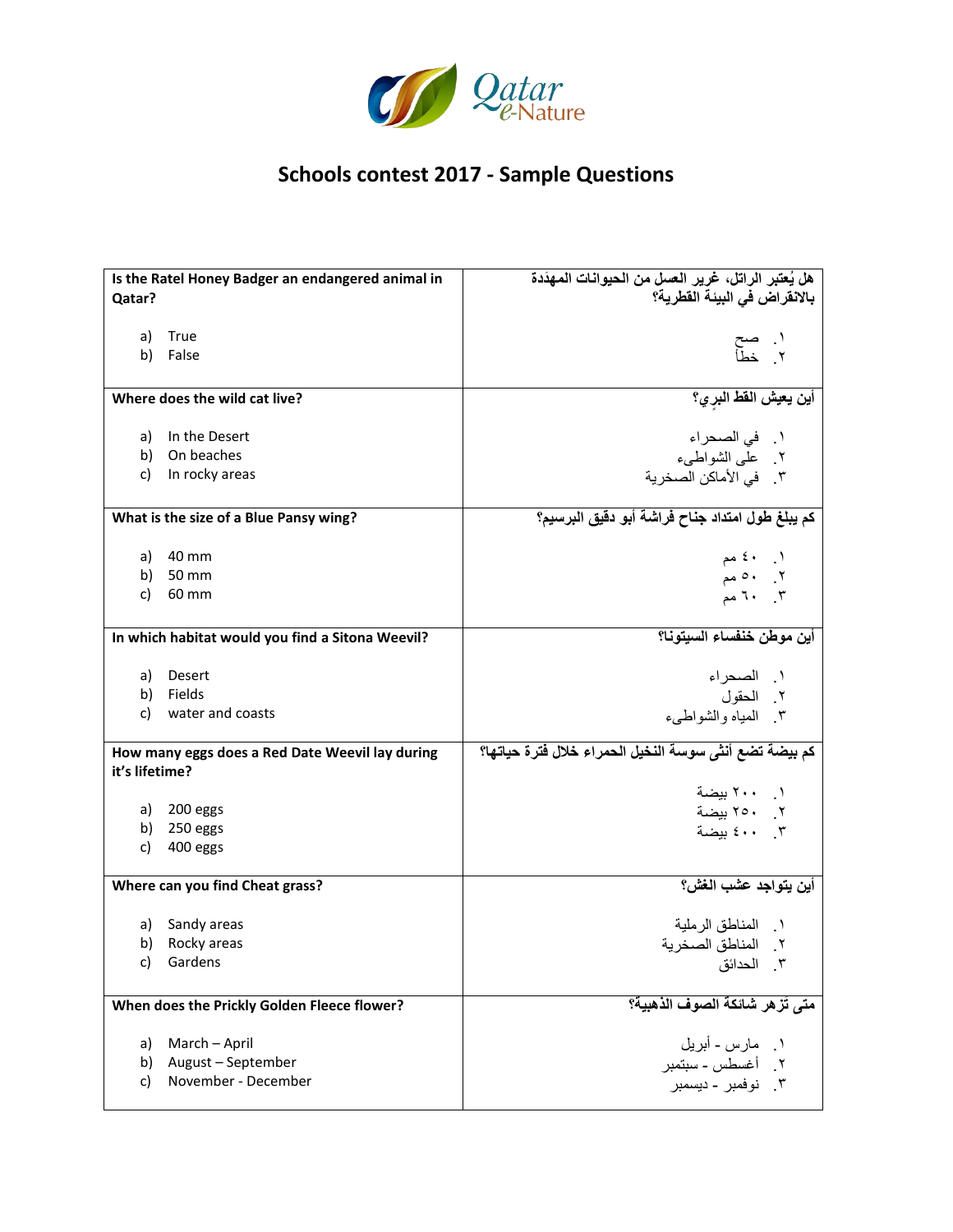

| Where can you find Cleome Noeana?                   | أين توجد نويانا كليوم؟                              |
|-----------------------------------------------------|-----------------------------------------------------|
|                                                     |                                                     |
| <b>Gravel desert on the North Coast</b><br>a)       | ١- في الصحراء ذات التربة الخشنة في الساحل الشمالي   |
| Soft desert on the North Coast<br>b)                | ٢- في الصحر اء ذات التربة الناعمة في الساحل الشمالي |
| Gravel desert on the South Coast<br>C)              | ٣- في الصحر اء ذات التربة الخشنة في الساحل الجنوبي  |
| What is the size of a desert Thumb?                 | كم يبلغ طول ابهام الصحراء؟                          |
|                                                     |                                                     |
| a) $60 - 70$                                        | ۱ - ۲۰ – ۷۰ سنتیمتر                                 |
| b) $55 - 65$                                        | ٢_ ٥٥ _ ٦٥ سنتيمتر                                  |
| c) $15 - 30$                                        | ۰- ۲۰ – ۳۰ سنتیمتر                                  |
|                                                     |                                                     |
| What is the colour of a Jumby Bean?                 | ما هو لون الفول الجمبي؟                             |
| Green, Rose<br>a)                                   |                                                     |
| Green, Yellow<br>b)                                 | ۱ـ أخضر، وردي<br>٢- أخضرٌ، أَصَفَرٌ                 |
| Green, Purple<br>c)                                 |                                                     |
|                                                     | ٣- أخضر، بنفسجى                                     |
|                                                     |                                                     |
| What is the shape of the head of an Afro-Asian sand | كيف هو شكل رأس الثعبان الرمال الأفرو- اسبوية؟       |
| snake?                                              |                                                     |
| 1- Short and wide                                   | ۱۔ قصیر وضخم                                        |
| 2- Short and narrow                                 | ٢- قصير ونحيف                                       |
| 3- Long and narrow                                  | ۳۔ طویل ونحیف                                       |
|                                                     |                                                     |
| Does the Spiny-Tailed Agama live alone?             | هل يعيش الضب الشوكي الذيل وحيدا"؟                   |
| a)<br>True                                          |                                                     |
| b)<br>False                                         | ۱- صح<br>۲- خطأ                                     |
|                                                     |                                                     |
| Where does a Baluch Rock Gecko hide during the day? | اين يختبئ البرُص الحُبيبي خلال النهار؟              |
| a) In the Trees                                     | ۱ -   في الأشجار                                    |
| b) Under the Rocks                                  | ٢- في الصخور                                        |
| On the Beaches<br>C)                                | ٣- علَّمي الشواطئ                                   |
|                                                     |                                                     |
|                                                     |                                                     |
|                                                     |                                                     |
|                                                     |                                                     |